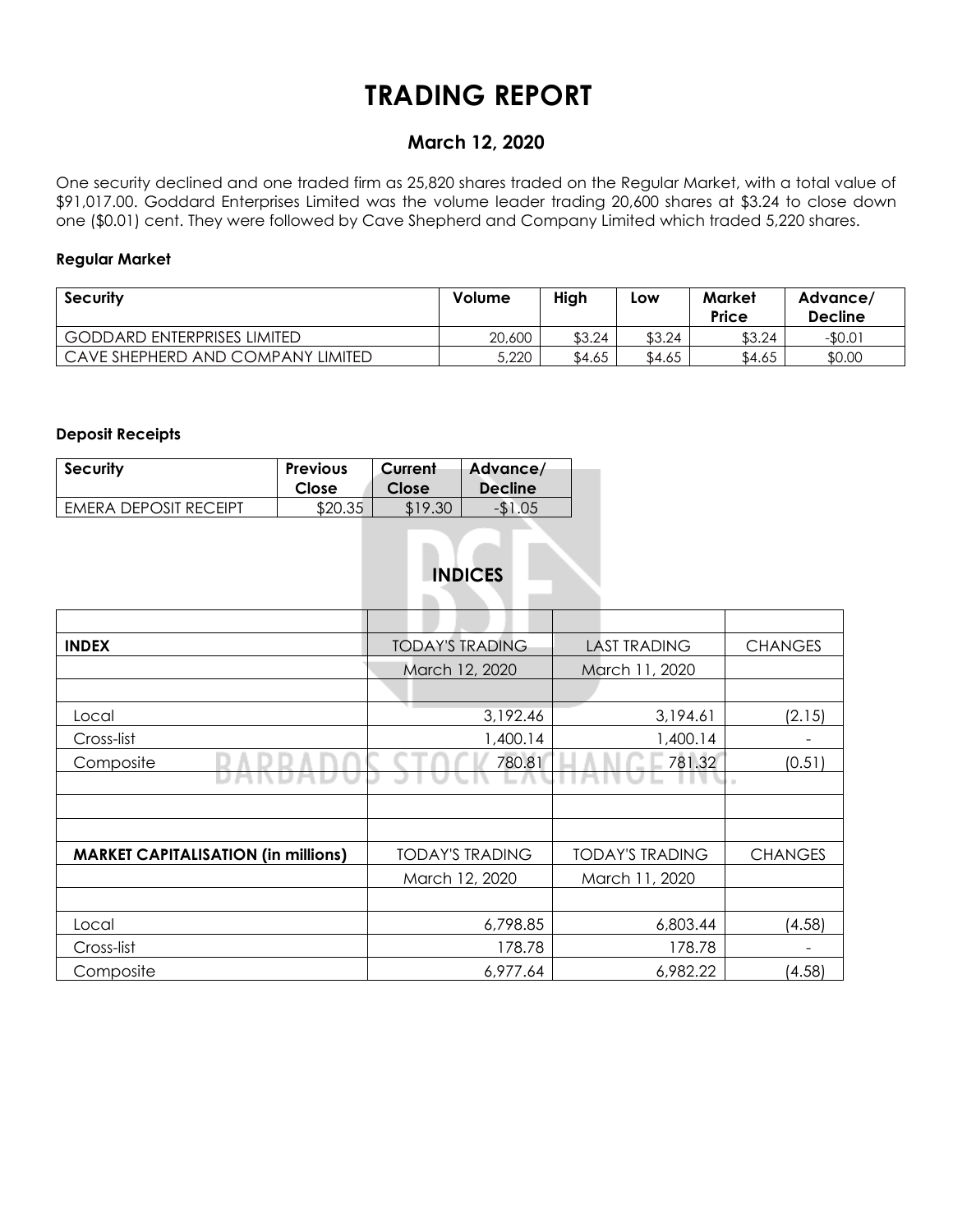### **MUTUAL FUNDS**

| March 12, 2020 |                                                                                          |   |            |              |            |                             |
|----------------|------------------------------------------------------------------------------------------|---|------------|--------------|------------|-----------------------------|
| <b>ENDED</b>   | <b>NAME OF FUND</b>                                                                      |   | <b>NAV</b> | <b>OFFER</b> | <b>BID</b> | <b>NAV</b><br><b>CHANGE</b> |
| 6-Mar-20       | REPUBLIC CAPITAL GROWTH FUND                                                             | W | 1.3541     |              |            | $-0.0036$                   |
| $6$ -Mar-20    | REPUBLIC INCOME FUND <sup>*</sup>                                                        | W | 1.2115     |              |            | 0.0007                      |
| 6-Mar-20       | REPUBLIC PROPERTY FUND                                                                   | W | 0.6963     |              |            | 0.0011                      |
| $6$ -Mar-20    | FORTRESS CARIBBEAN GROWTH FUND                                                           | W | 6.0138     | 6.0138       | 6.0138     | $-0.0118$                   |
| 6-Mar-20       | FORTRESS HIGH INTEREST FUND - ACC.                                                       | W | 2.0281     |              |            | 0.0126                      |
| 6-Mar-20       | FORTRESS HIGH INTEREST FUND - DIST.                                                      | W | 1.0156     |              |            | 0.0064                      |
| 31-Jan-20      | ROYAL FIDELITY SELECT BALANCED FUND                                                      | m | 5.6418     | 5.6418       | 5.5290     | $-0.0473$                   |
| 31-Jan-20      | ROYAL FIDELITY STRATEGIC GROWTH FUND                                                     | m | 1.0487     | 1.0487       | 1.0277     | 0.0194                      |
| $31$ -Jan-20   | ROYAL FIDELITY PREMIUM INCOME FUND                                                       | m | 1.6248     | 1.6248       | 1.5923     | 0.0103                      |
| 28-Feb-20      | SAGICOR GLOBAL BALANCED FUND                                                             | W | 2.67       |              |            | $-0.11$                     |
| 28-Feb-20      | SAGICOR SELECT GROWTH FUND                                                               | W | 1.51       |              |            | $-0.09$                     |
| 28-Feb-20      | SAGICOR PREFERRED INCOME FUND                                                            | W | 0.99       |              |            | 0.00                        |
|                | * Indicates the Fund is currently ex-div   ^ Indicates the Fund values have been revised |   |            |              |            |                             |

NOTES: QUOTATIONS AND NET ASSET VALUE PER SHARE ARE SUPPLIED BY THE FUND MANAGEMENT. THE OFFERING PRICE INCLUDES NET ASSET VALUE PLUS ENTRY COSTS.

 $m =$  monthly valuation,  $q =$  quarterly valuation,  $w =$  weekly

# **BARBADOS STOCK EXCHANGE INC.**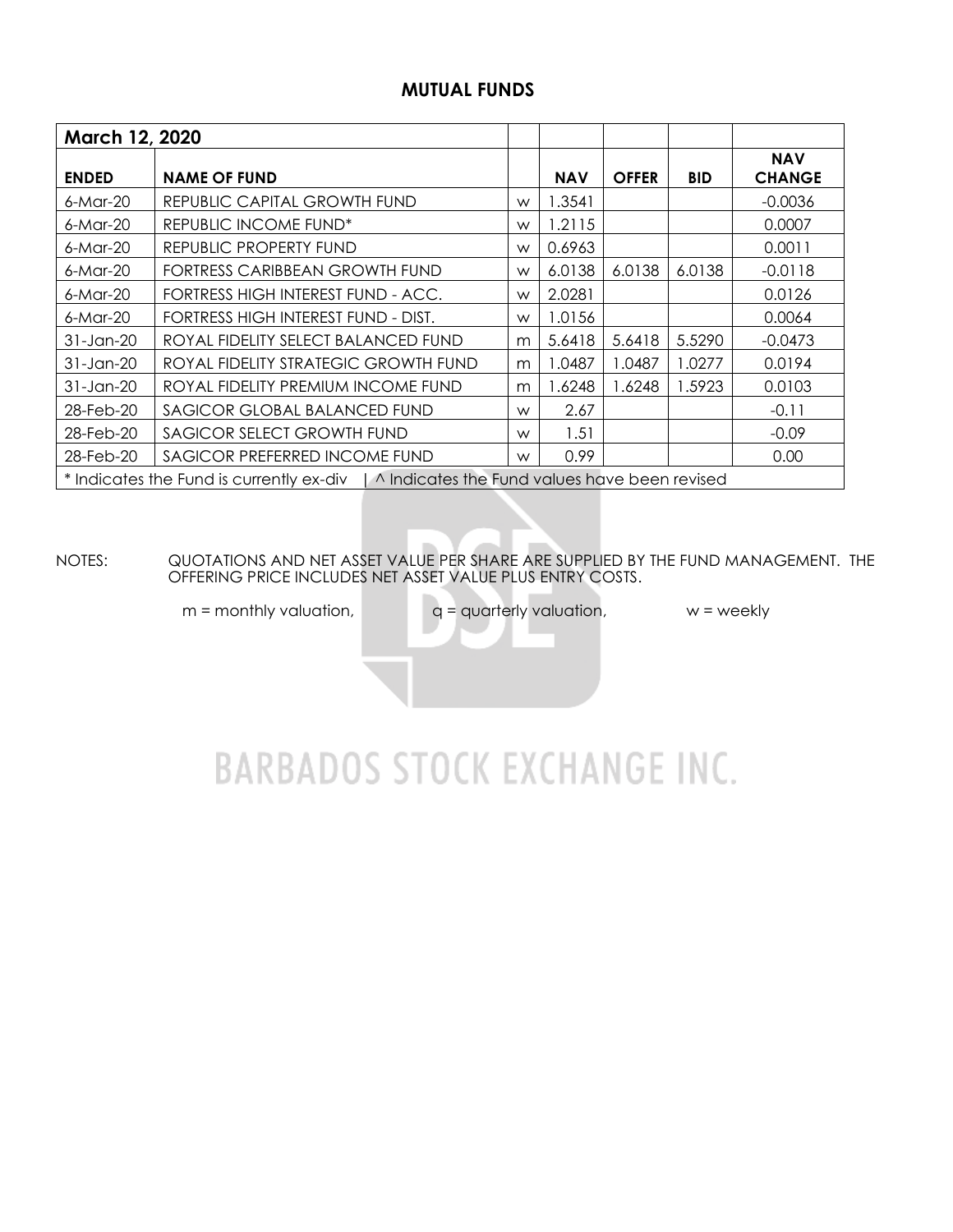#### **NEWS \*\*\*\*\*\*\*\*\*\*\*\*\*\*\*\*\*\*\*\*\*\*\*\*\*\*\*\*\*\*\*\*\***

#### **ANNUAL GENERAL MEETING**

**Cave Shepherd and Company Limited** – Directors have fixed March 17th, 2020 as the record date for the determination of shareholders entitled to receive notice of the Annual General Meeting of the Company which will be held on April 23rd, 2020.

#### **PUT THROUGH NOTICES**

**Put-through** – CIBC FirstCaribbean International Bank (Barbados) Limited would like to announce that the putthrough of 300,000 shares in Goddard Enterprises Limited at \$3.50 set to take place on March 16th, 2020.

#### **DIVIDEND DECLARATIONS**

**FirstCaribbean International Bank** – Directors have declared an interim dividend of one point two five (\$0.0125) US cents per share to be paid on April 17<sup>th</sup>, 2020 to Shareholders on record at close of business on March 19<sup>th</sup>, 2020.

**FirstCaribbean International Bank** – Directors have declared a special dividend of three point one seven (\$0.0317) US cents per share to be paid on April 17<sup>th</sup>, 2020 to Shareholders on record at close of business on March 19th, 2020.

**Goddard Enterprises Limited** – Directors have declared a final dividend of point five (\$0.005) cents per share to be paid on May 29<sup>th</sup>, 2020 to Shareholders on record at close of business on April 30<sup>th</sup>, 2020.

#### **BSE NOTICES**

#### **TRADING SUSPENSION**

The **Barbados Stock Exchange Inc. (BSE)** wishes to advise that due to non-compliance with **Section 4.01.3** and subject to **Section 3.01.5.(1)(b)** of the Rules of the Barbados Stock Exchange Inc. trading in the Common Shares of **Banks Holdings Limited** were suspended effective **December 10th, 2019**.

The **Barbados Stock Exchange Inc. (BSE)** wishes to advise that due to non-compliance with **Section 4.01.3** and subject to **Section 3.01.5.(1)(b)** of the Rules of the Barbados Stock Exchange Inc. trading in the Common Shares of **Barbados Dairy Industries Limited** were suspended effective **December 10th, 2019**.

The **Barbados Stock Exchange Inc. (BSE)** wishes to advise that to facilitate the closing of the Scheme of Arrangement effected by way of Section 99 of the Companies Act 1981 of Bermuda involving the transfer of all the issued and outstanding shares in **Sagicor Financial Corporation Limited** to **Alignvest Acquisition II**, it has suspended trading in the security **Sagicor Financial Corporation Limited**.

The **Barbados Stock Exchange Inc. (BSE)** wishes to advise that, as a result of the approved amalgamation of **Cable and Wireless (Barbados) Limited (CWBL)** and **Cable & Wireless West Indies Limited (CWWI)**, trading in the security - Cable and Wireless (Barbados) Limited - has been suspended with immediate effect.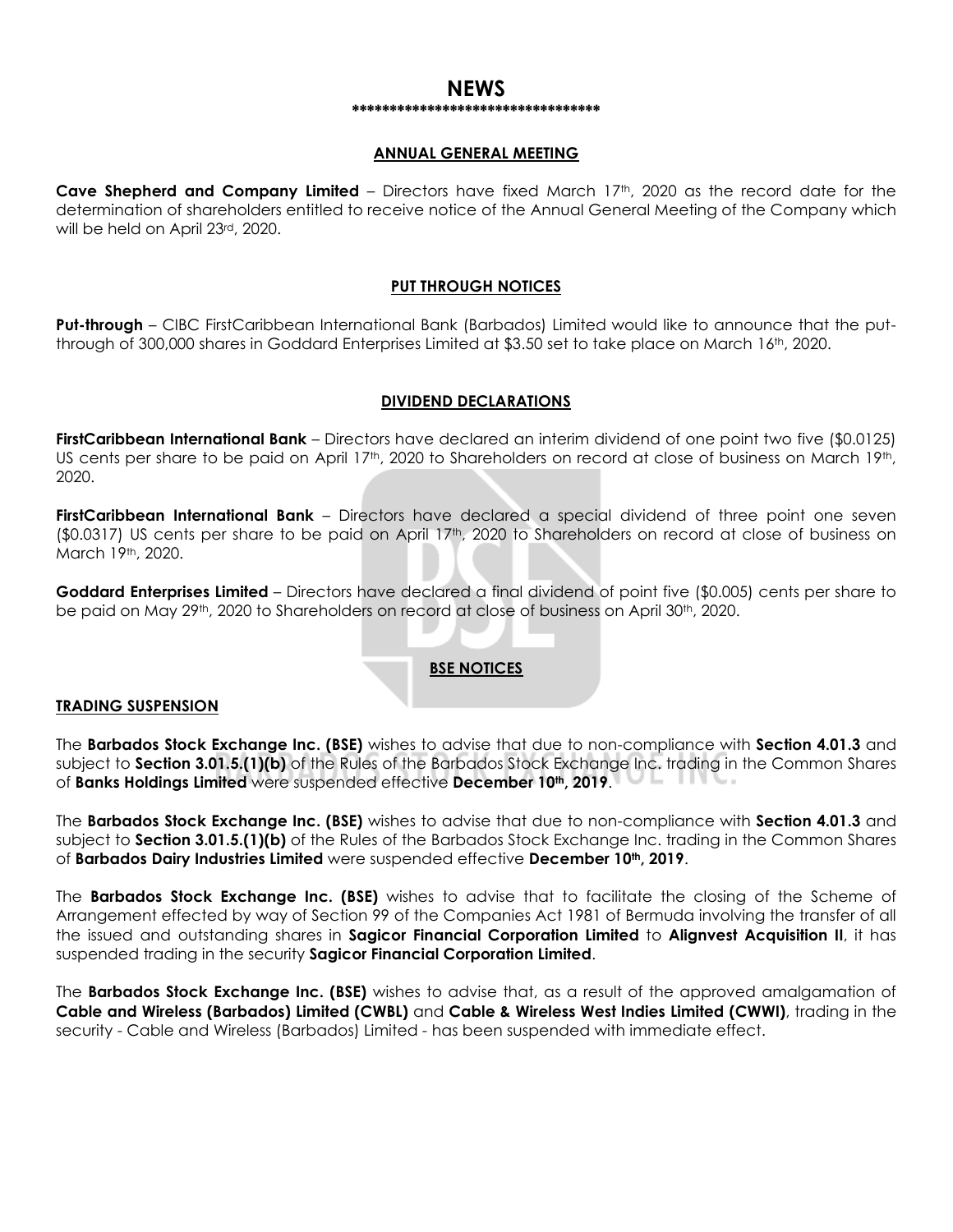| 8th Avenue Belleville, ST. MICHAEL. BARBADOS.<br>TEL:436-9871/72 FAX 429-8942 website: |                   |                                  |        |        |         |                       |                  |                        | www.bse.com.bb      |                     |                           |                    |
|----------------------------------------------------------------------------------------|-------------------|----------------------------------|--------|--------|---------|-----------------------|------------------|------------------------|---------------------|---------------------|---------------------------|--------------------|
|                                                                                        |                   | <b>SHARE SUMMARY INFORMATION</b> |        |        |         |                       |                  |                        |                     |                     |                           |                    |
|                                                                                        |                   | Thursday March 12, 2020          |        |        |         |                       |                  |                        |                     |                     |                           |                    |
| Company                                                                                | <b>Last Trade</b> | <b>Date</b><br>Volume            |        | High   | Low     | Last<br>Close         | Current<br>Close | <b>Price</b><br>Change | <b>Bid</b><br>Price | Ask<br><b>Price</b> | <b>Bid</b><br><b>Size</b> | Ask<br><b>Size</b> |
| ABV Investments Incorporated                                                           | 26-Jun-19         |                                  |        |        | \$0.02  | \$0.02                |                  | \$0.02                 | \$0.15              | 8,080               | 1,000                     |                    |
| <b>BICO Limited</b>                                                                    | 11-Mar-20         |                                  |        |        | \$3.10  | \$3.10                |                  | \$3.10                 |                     | 9,260               |                           |                    |
| <b>Banks Holdings Limited -+</b>                                                       | $9-Dec-19$        |                                  |        |        | \$4.85  | \$4.85                |                  |                        |                     |                     |                           |                    |
| <b>Barbados Dairy Industries Limited -+</b>                                            | $4$ -Oct-19       |                                  |        |        | \$3.00  | \$3.00                |                  |                        |                     |                     |                           |                    |
| <b>Barbados Farms Limited</b>                                                          | 25-Feb-20         |                                  |        |        | \$0.40  | \$0.40                |                  | \$0.40                 | \$0.50              | 8,483               | 10,899                    |                    |
| Cable and Wireless Barbados Limited -+                                                 | $21-Sep-17$       |                                  |        |        | \$2.29  | \$2.29                |                  |                        |                     |                     |                           |                    |
| Cave Shepherd and Company Limited                                                      | 12-Mar-20         | 5,220                            | \$4.65 | \$4.65 | \$4.65  | \$4.65                | \$0.00           | \$4.62                 | \$6.53              | 35                  | 1,000                     |                    |
| FirstCaribbean International Bank                                                      | 10-Mar-20         |                                  |        |        | \$2.60  | \$2.60                |                  | \$2.59                 | \$2.60              | 1,000               | 2,500                     |                    |
| Eppley Caribbean Property Fund SCC - Dev Fund                                          | 9-Mar-20          | m                                |        |        | \$0.17  | \$0.17                |                  | \$0.16                 | \$0.19              | 89,558              | 37,500                    |                    |
| Eppley Caribbean Property Fund SCC - Value Fund                                        | 11-Mar-20         |                                  |        |        | \$0.58  | \$0.58                |                  | \$0.55                 | \$0.58              | 1,000               | 1,945                     |                    |
| Goddard Enterprises Limited                                                            | 12-Mar-20         | 20,600                           | \$3.24 | \$3.24 | \$3.25  | \$3.24                | $-$0.01$         | \$3.01                 | \$3.25              | 20,000              | 55,257                    |                    |
| <b>Insurance Corporation of Barbados Limited</b>                                       | 5-Mar-20          |                                  |        |        | \$3.20  | \$3.20                |                  | \$3.10                 | \$3.22              | 708                 | 150                       |                    |
| One Caribbean Media Limited                                                            | 6-Mar-20          | u                                |        |        | \$2.70  | \$2.70                |                  |                        | \$2.70              |                     | 6,264                     |                    |
| Sagicor Financial Corporation Pref 6.5%                                                | $23$ -Jun-16      |                                  |        |        | \$2.26  | \$2.26                |                  |                        |                     |                     |                           |                    |
| Sagicor Financial Corporation Limited -+                                               | 29-Nov-19         |                                  |        |        | \$2.80  | \$2.80                |                  |                        |                     |                     |                           |                    |
| West India Biscuit Company Limited                                                     | 25-Feb-20         |                                  |        |        | \$33.00 | \$33.00               |                  | \$32.00                | \$33.00             | 50                  | 2,990                     |                    |
| <b>Emera Deposit Receipt</b>                                                           | 10-Feb-20         |                                  |        |        | \$20.35 | \$19.30               | $-1.05$          | \$20.84                |                     | 35                  |                           |                    |
| <b>TOTAL SHARES BOUGHT &amp; SOLD</b><br>n                                             | л.<br><b>The</b>  | 25,820                           |        |        | D. D.   | <b>DOM:</b><br>$\sim$ |                  |                        |                     |                     |                           |                    |
|                                                                                        |                   |                                  |        |        |         |                       |                  |                        |                     |                     |                           |                    |
| <b>Junior Market</b>                                                                   |                   |                                  |        |        |         |                       |                  |                        |                     |                     |                           |                    |
| TOTAL SHARES BOUGHT & SOLD                                                             |                   |                                  |        |        |         |                       |                  |                        |                     |                     |                           |                    |
|                                                                                        |                   |                                  |        |        |         |                       |                  |                        |                     |                     |                           |                    |
|                                                                                        |                   |                                  |        |        |         |                       |                  |                        |                     |                     |                           |                    |
|                                                                                        |                   |                                  |        |        |         |                       |                  |                        |                     |                     |                           |                    |
|                                                                                        |                   |                                  |        |        |         |                       |                  |                        |                     |                     |                           |                    |
|                                                                                        |                   |                                  |        |        |         |                       |                  |                        |                     |                     |                           |                    |
|                                                                                        |                   |                                  |        |        |         |                       |                  |                        |                     |                     |                           |                    |
|                                                                                        |                   |                                  |        |        |         |                       |                  |                        |                     |                     |                           |                    |
|                                                                                        |                   |                                  |        |        |         |                       |                  |                        |                     |                     |                           |                    |